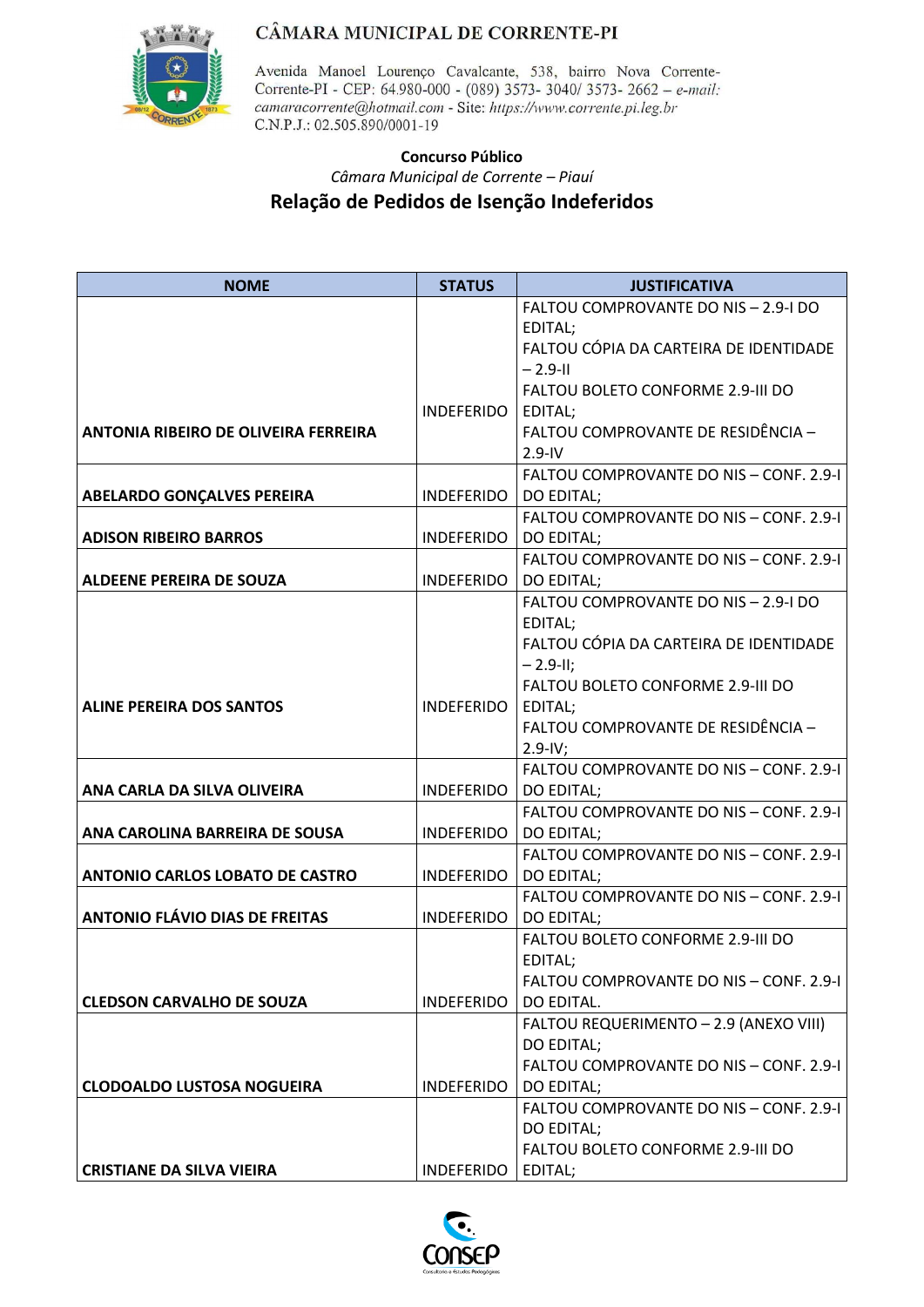

|                                       |                         | <b>FALTOU COMPROVANTE DO NIS - CONF. 2.9-1</b>        |
|---------------------------------------|-------------------------|-------------------------------------------------------|
| <b>DEBORA LOBATO DE CASTRO</b>        | <b>INDEFERIDO</b>       | <b>DO EDITAL;</b>                                     |
|                                       |                         | FALTOU BOLETO CONFORME 2.9-III DO                     |
| ELÂNIA BARBOSA DE CASTRO              | INDEFERIDO              | EDITAL;                                               |
|                                       |                         | FALTOU COMPROVANTE DO NIS - CONF. 2.9-I               |
| <b>ELISEU BRAS PINHEIRO</b>           | <b>INDEFERIDO</b>       | DO EDITAL;                                            |
|                                       |                         | FALTOU COMPROVANTE DO NIS - CONF. 2.9-I               |
| <b>ESTHER SOUZA ALVES GOMES</b>       | <b>INDEFERIDO</b>       | DO EDITAL;                                            |
|                                       |                         | FALTOU REQUERIMENTO - 2.9 (ANEXO VIII)                |
|                                       |                         | DO EDITAL;                                            |
|                                       |                         | FALTOU COMPROVANTE DO NIS - 2.9-I DO                  |
|                                       |                         | EDITAL;                                               |
|                                       |                         | FALTOU CÓPIA DA CARTEIRA DE IDENTIDADE                |
|                                       |                         | $-2.9 - 11$                                           |
| <b>EURANDIS THAILINY SILVA SANTOS</b> | <b>INDEFERIDO</b>       | FALTOU COMPROVANTE DE RESIDÊNCIA –                    |
|                                       |                         | $2.9 - IV$                                            |
|                                       |                         | FALTOU COMPROVANTE DO NIS - 2.9-I DO                  |
| <b>EVELINE ALVES REIS</b>             | <b>INDEFERIDO</b>       | EDITAL;                                               |
|                                       |                         | FALTOU COMPROVANTE DO NIS - CONF. 2.9-1               |
| <b>FERNANDO FRANCISCO VIANA MAIA</b>  | <b>INDEFERIDO</b>       | DO EDITAL;                                            |
|                                       |                         | FALTOU COMPROVANTE DO NIS - CONF. 2.9-1<br>DO EDITAL; |
| <b>GABRIEL GUEDES SOUZA</b>           | <b>INDEFERIDO</b>       | FALTOU COMPROVANTE DO NIS - CONF. 2.9-1               |
| <b>GABRIEL PEREIRA GUERRA</b>         | <b>INDEFERIDO</b>       | DO EDITAL;                                            |
|                                       |                         | FALTOU COMPROVANTE DO NIS - CONF. 2.9-1               |
| <b>GERSON BARROS DOS SANTOS</b>       | INDEFERIDO   DO EDITAL; |                                                       |
|                                       |                         | FALTOU COMPROVANTE DO NIS - CONF. 2.9-I               |
| <b>GLEIDO DOS SANTOS DA SILVA</b>     | <b>INDEFERIDO</b>       | DO EDITAL;                                            |
|                                       |                         | FALTOU COMPROVANTE DO NIS - CONF. 2.9-1               |
| <b>HELVIANE PARLANDIM JACOBINA</b>    | <b>INDEFERIDO</b>       | DO EDITAL;                                            |
|                                       |                         | FALTOU COMPROVANTE DO NIS - CONF. 2.9-1               |
| <b>IAGO FEITOSA DOS SANTOS</b>        | INDEFERIDO              | DO EDITAL;                                            |
| <b>IAGO RIBEIRO VOGADO</b>            | INDEFERIDO              | FALTOU REQUERIMENTO - 2.9 (ANEXO VIII)                |
|                                       |                         | FALTOU COMPROVANTE DO NIS - 2.9-I DO                  |
|                                       |                         | EDITAL;                                               |
|                                       |                         | FALTOU BOLETO CONFORME 2.9-III DO                     |
|                                       |                         | EDITAL;                                               |
| <b>IRANILTON CARVALHO VIEIRA</b>      | <b>INDEFERIDO</b>       | FALTOU COMPROVANTE DE RESIDÊNCIA -                    |
|                                       |                         | $2.9 - IV$                                            |
|                                       |                         | FALTOU COMPROVANTE DO NIS - 2.9-I DO                  |
|                                       |                         | EDITAL;                                               |
| <b>JARDILENE MEDEIROS DE SOUZA</b>    | <b>INDEFERIDO</b>       | FALTOU BOLETO - 2.9-III DO EDITAL.                    |
|                                       |                         | FALTOU COMPROVANTE DO NIS - CONF. 2.9-1               |
| <b>JEAN SOARES HONORATO</b>           | <b>INDEFERIDO</b>       | DO EDITAL;                                            |
|                                       |                         | FALTOU REQUERIMENTO - 2.9 (ANEXO VIII)                |
| <b>JÉSSICA CARVALHO DOS SANTOS</b>    | <b>INDEFERIDO</b>       | DO EDITAL;                                            |
| <b>JOÃO HENRIQUE LOUZEIRO BORGES</b>  |                         |                                                       |
|                                       | <b>INDEFERIDO</b>       | FALTOU COMPROVANTE DO NIS - 2.9-I DO                  |
|                                       |                         | EDITAL;                                               |

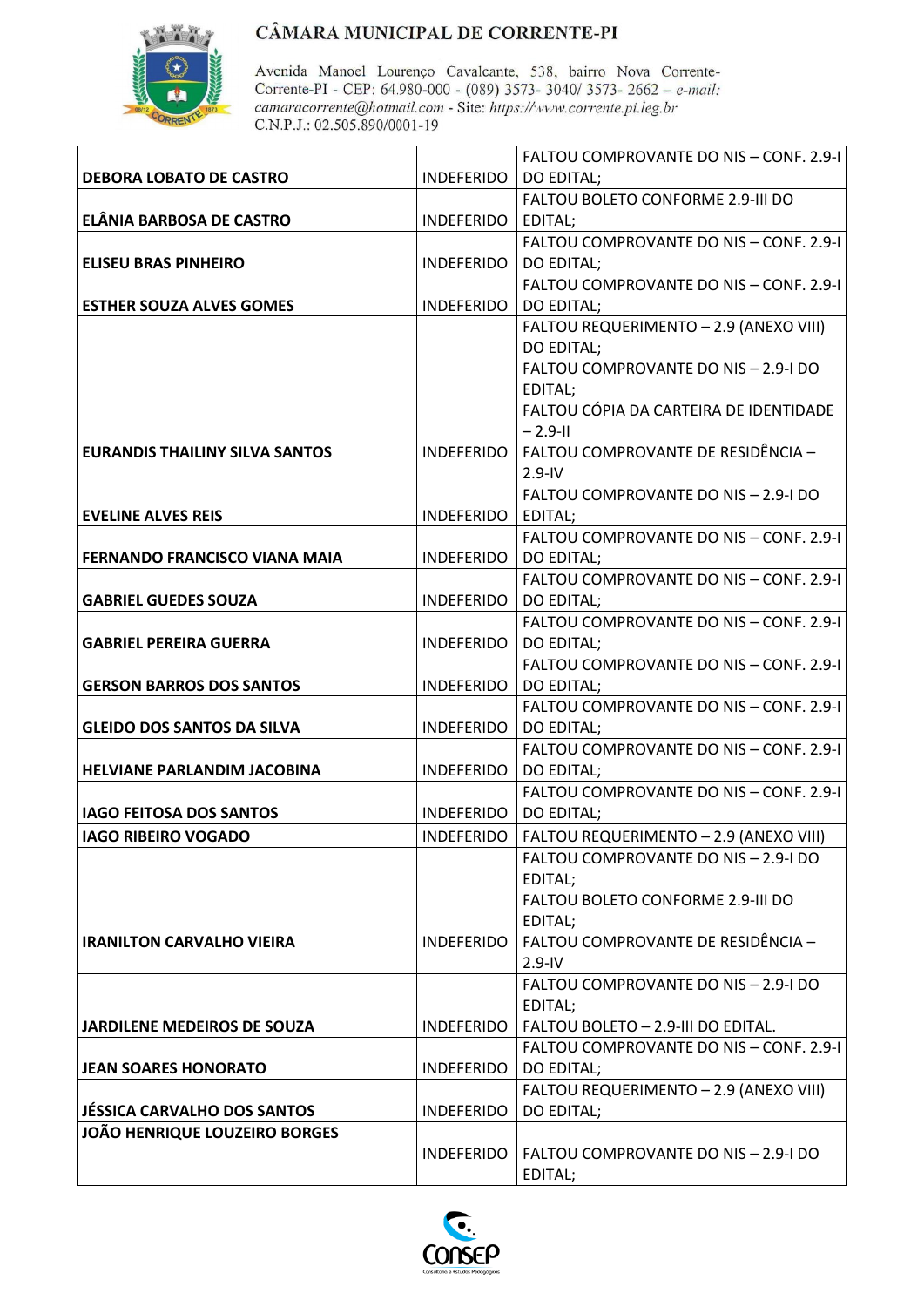

|                                          |                   | FALTOU CÓPIA DA CARTEIRA DE IDENTIDADE  |
|------------------------------------------|-------------------|-----------------------------------------|
|                                          |                   | $-2.9 - 11$                             |
|                                          |                   | FALTOU BOLETO - 2.9-III DO EDITAL.      |
|                                          |                   | FALTOU COMPROVANTE DE RESIDÊNCIA -      |
|                                          |                   | $2.9 - IV$                              |
|                                          |                   | FALTOU COMPROVANTE DO NIS - CONF. 2.9-I |
| <b>JOÃO MARCOS GUEDES SOUZA</b>          | <b>INDEFERIDO</b> | DO EDITAL;                              |
|                                          |                   | FALTOU REQUERIMENTO - 2.9 (ANEXO VIII)  |
| <b>JOÃO PAULO MESSIAS GITIRANA</b>       | <b>INDEFERIDO</b> | DO EDITAL;                              |
|                                          |                   | FALTOU COMPROVANTE DO NIS - CONF. 2.9-1 |
|                                          |                   | DO EDITAL;                              |
|                                          |                   | FALTOU BOLETO CONFORME 2.9-III DO       |
| JOÃO PEREIRA DE ARAÚJO                   | <b>INDEFERIDO</b> | EDITAL;                                 |
|                                          |                   | FALTOU COMPROVANTE DO NIS - CONF. 2.9-1 |
| JOELMA FRANCISCA DE SOUZA                | <b>INDEFERIDO</b> | <b>DO EDITAL;</b>                       |
|                                          |                   | FALTOU COMPROVANTE DO NIS - CONF. 2.9-I |
| <b>JORDEAN SERPA LISBOA</b>              | <b>INDEFERIDO</b> | DO EDITAL;                              |
|                                          |                   | FALTOU COMPROVANTE DO NIS - CONF. 2.9-I |
|                                          |                   | DO EDITAL;                              |
|                                          |                   | FALTOU CÓPIA DA CARTEIRA DE IDENTIDADE  |
| <b>KADJA KALINE DE CARVALHO STRIEDER</b> | <b>INDEFERIDO</b> | $-2.9 -$ II                             |
|                                          |                   | FALTOU COMPROVANTE DO NIS - CONF. 2.9-1 |
| <b>KARINE DA SILVA MARQUES</b>           | <b>INDEFERIDO</b> | DO EDITAL;                              |
|                                          |                   | FALTOU COMPROVANTE DO NIS - 2.9-I DO    |
|                                          |                   | EDITAL;                                 |
|                                          |                   | FALTOU CÓPIA DA CARTEIRA DE IDENTIDADE  |
|                                          |                   | $-2.9 - 11$                             |
| <b>KELRY CELESTINA DE MENDONÇA</b>       | <b>INDEFERIDO</b> | FALTOU BOLETO CONFORME 2.9-III DO       |
|                                          |                   | EDITAL;                                 |
|                                          |                   | FALTOU COMPROVANTE DO NIS - CONF. 2.9-I |
| LARISSA REGINA DA CRUZ SILVA             | <b>INDEFERIDO</b> | DO EDITAL;                              |
| LÍZIA VANESSA MARTINS DE SOUZA           | <b>INDEFERIDO</b> | FALTOU REQUERIMENTO - 2.9 (ANEXO VIII)  |
|                                          |                   | FALTOU COMPROVANTE DO NIS - 2.9-I DO    |
|                                          |                   | EDITAL;                                 |
|                                          |                   | FALTOU CÓPIA DA CARTEIRA DE IDENTIDADE  |
|                                          |                   | $-2.9 -$ II                             |
|                                          |                   | FALTOU BOLETO CONFORME 2.9-III DO       |
|                                          |                   | EDITAL;                                 |
|                                          |                   | FALTOU COMPROVANTE DE RESIDÊNCIA -      |
| <b>LUCIMARIA SILVA GUERRA</b>            | <b>INDEFERIDO</b> | $2.9 - IV$                              |
|                                          |                   | FALTOU REQUERIMENTO - 2.9 (ANEXO VIII)  |
|                                          |                   | DO EDITAL;                              |
|                                          |                   | FALTOU COMPROVANTE DO NIS - CONF. 2.9-I |
| LUIS EDUARDO SILVA SANTOS                | <b>INDEFERIDO</b> | DO EDITAL;                              |
|                                          |                   | FALTOU COMPROVANTE DO NIS - CONF. 2.9-1 |
| <b>MAIKON JONES LUSTOSA BARBOSA</b>      | <b>INDEFERIDO</b> | DO EDITAL;                              |
| <b>MAIRE DAMIANE DE CASTRO MATEUS</b>    |                   | FALTOU BOLETO CONFORME 2.9-III DO       |
| <b>VARGAS</b>                            | <b>INDEFERIDO</b> | EDITAL;                                 |
|                                          |                   |                                         |

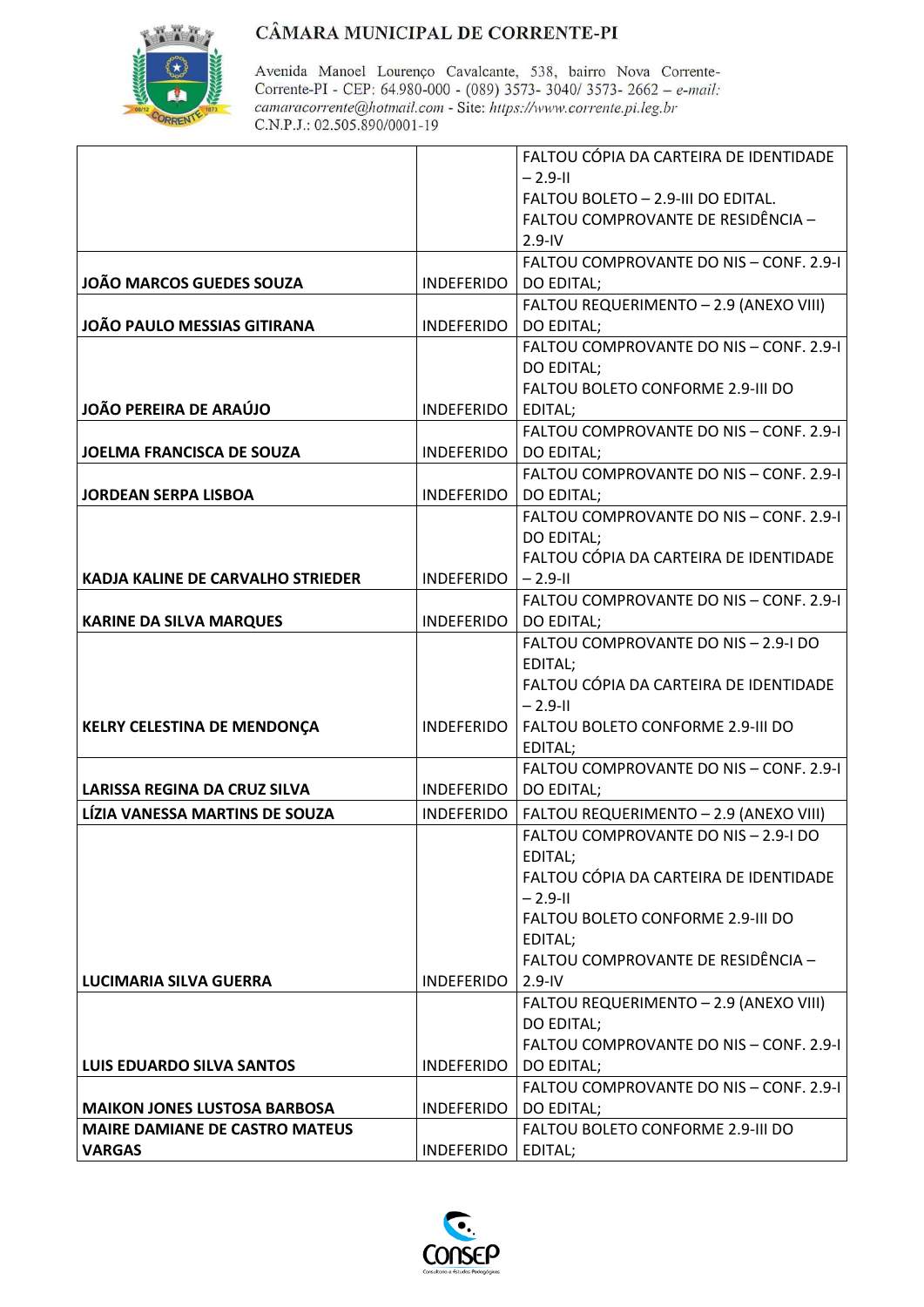

|                                               |                         | FALTOU COMPROVANTE DO NIS - CONF. 2.9-1                      |
|-----------------------------------------------|-------------------------|--------------------------------------------------------------|
| <b>MARCELA DIAS LOBATO</b>                    | <b>INDEFERIDO</b>       | DO EDITAL;                                                   |
|                                               |                         | FALTOU COMPROVANTE DO NIS - 2.9-I DO                         |
| <b>MARCOS AURÉLIO LEMOS BOMFIM</b>            | INDEFERIDO   EDITAL;    |                                                              |
|                                               |                         | FALTOU COMPROVANTE DO NIS - CONF. 2.9-1                      |
| <b>MARCOS DE CASTRO SANTOS</b>                | <b>INDEFERIDO</b>       | DO EDITAL;                                                   |
|                                               |                         | FALTOU COMPROVANTE DO NIS - CONF. 2.9-1                      |
| <b>MARIA FRANCISCA PEREIRA LIMA</b>           | INDEFERIDO   DO EDITAL; |                                                              |
|                                               |                         | FALTOU COMPROVANTE DO NIS - CONF. 2.9-1                      |
| <b>MARIA LUIZA RODRIGUES DE SOUSA</b>         | INDEFERIDO   DO EDITAL; |                                                              |
|                                               |                         | FALTOU COMPROVANTE DO NIS - CONF. 2.9-1                      |
| <b>MARIELA DE ASSIS E SILVA</b>               | INDEFERIDO   DO EDITAL; |                                                              |
|                                               |                         | FALTOU REQUERIMENTO - 2.9 (ANEXO VIII)                       |
|                                               |                         | DO EDITAL;                                                   |
| <b>MÁRIO DIEGO LUSTOSA NOGUEIRA</b>           |                         | INDEFERIDO   FALTOU BOLETO - 2.9-III DO EDITAL;              |
|                                               |                         | FALTOU COMPROVANTE DO NIS - CONF. 2.9-1                      |
| <b>MATEUS CUNHA DE SOUZA</b>                  | INDEFERIDO   DO EDITAL; |                                                              |
|                                               |                         | FALTOU BOLETO CONFORME 2.9-III DO                            |
| <b>MONICA BARBOSA DO NASCIMENTO</b>           | INDEFERIDO              | EDITAL;                                                      |
|                                               |                         | FALTOU COMPROVANTE DO NIS - CONF. 2.9-1                      |
| <b>NORMA ALICE RIBEIRO MORGADO</b>            | INDEFERIDO   DO EDITAL; |                                                              |
|                                               |                         | FALTOU BOLETO CONFORME 2.9-III DO                            |
| PATRICIA NERES CARVALHO                       | INDEFERIDO EDITAL;      |                                                              |
|                                               |                         | FALTOU COMPROVANTE DO NIS - CONF. 2.9-1                      |
| PAULO HENRIQUE SOARES RIBEIRO MARQUES         | INDEFERIDO   DO EDITAL; |                                                              |
|                                               |                         | FALTOU COMPROVANTE DO NIS - 2.9-I DO                         |
| PAULO VICENTE DA SILVA                        | <b>INDEFERIDO</b>       | EDITAL;                                                      |
|                                               |                         | FALTOU COMPROVANTE DO NIS - CONF. 2.9-1<br><b>DO EDITAL:</b> |
| <b>RAFAEL ALVES AMORIM</b>                    | INDEFERIDO              | FALTOU REQUERIMENTO - 2.9 (ANEXO VIII)                       |
|                                               |                         | DO EDITAL;                                                   |
|                                               |                         | FALTOU COMPROVANTE DO NIS - 2.9-I DO                         |
|                                               |                         | EDITAL;                                                      |
|                                               |                         | FALTOU CÓPIA DA CARTEIRA DE IDENTIDADE                       |
| RAIMUNDA DA SILVA SOUZA                       | <b>INDEFERIDO</b>       | $ -2.9-11;$                                                  |
|                                               |                         | FALTOU COMPROVANTE DE RESIDÊNCIA -                           |
|                                               |                         | $2.9 - IV;$                                                  |
|                                               |                         | FALTOU REQUERIMENTO - 2.9 (ANEXO VIII)                       |
|                                               |                         | DO EDITAL;                                                   |
|                                               |                         | FALTOU COMPROVANTE DO NIS - CONF. 2.9-I                      |
| <b>RAYANE DA CRUZ SOARES</b>                  | <b>INDEFERIDO</b>       | DO EDITAL;                                                   |
|                                               |                         | FALTOU COMPROVANTE DO NIS - CONF. 2.9-1                      |
| <b>REILA DACIANE DE AGUIAR OLIVEIRA NUNES</b> | INDEFERIDO              | DO EDITAL;                                                   |
|                                               |                         | FALTOU COMPROVANTE DO NIS - CONF. 2.9-1                      |
| <b>RICARDO DA CRUZ SOARES</b>                 | <b>INDEFERIDO</b>       | DO EDITAL;                                                   |
|                                               |                         | FALTOU COMPROVANTE DO NIS - CONF. 2.9-1                      |
| <b>RODRIGO DA SILVA MORAIS DOS REIS</b>       | INDEFERIDO              | <b>DO EDITAL;</b>                                            |
|                                               |                         | FALTOU COMPROVANTE DO NIS - CONF. 2.9-1                      |
| ROMÉRIO DE SOUZA BATISTA                      | INDEFERIDO   DO EDITAL; |                                                              |